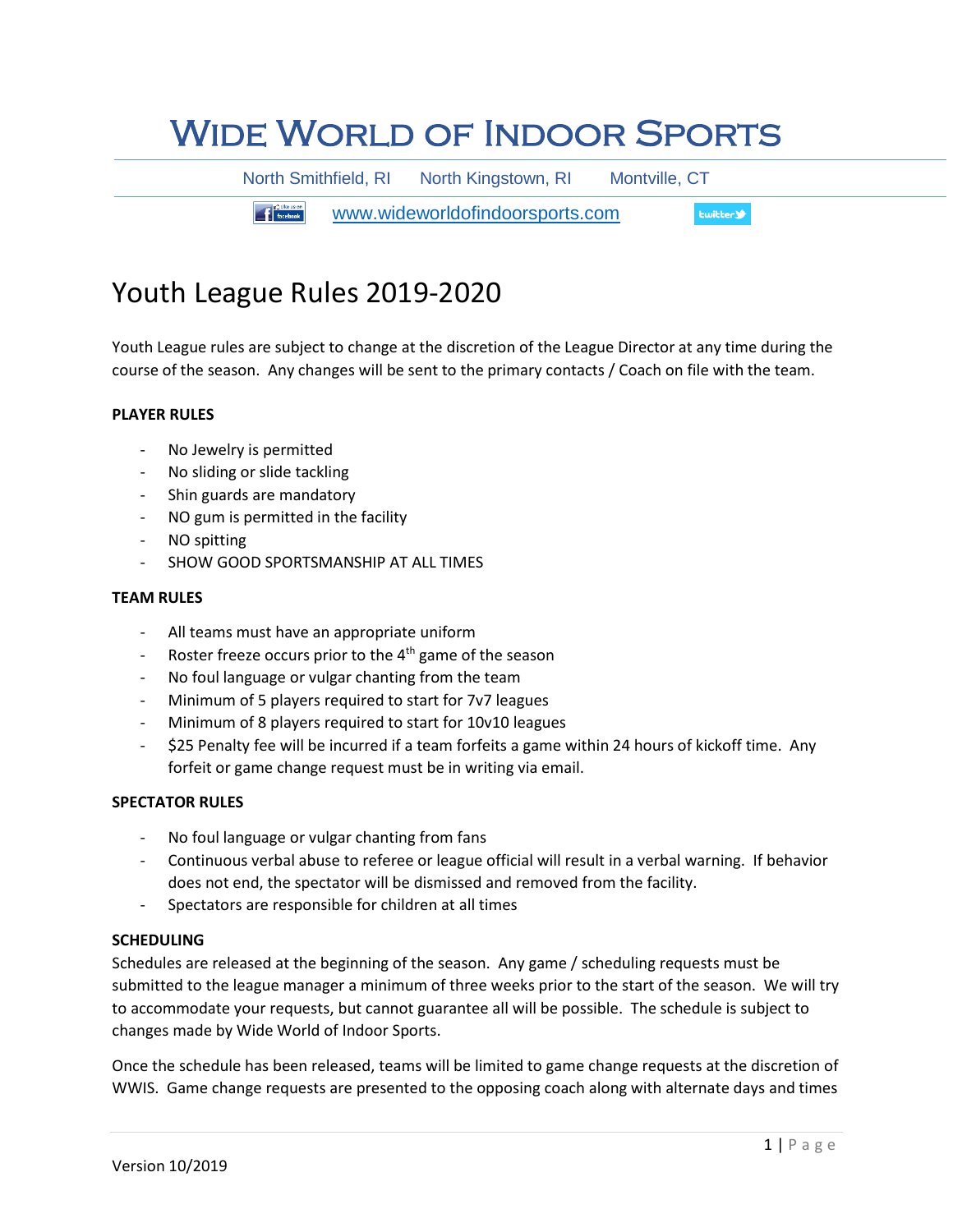(if available). Once a day / time is mutually agreed on, the game is rescheduled. In the event a day / time cannot be agreed upon, the team requesting a change will incur the forfeit. Game change requests within 24 hours of kickoff time will not be rescheduled and will be automatic forfeits.

# **ELIGIBILITY / DOUBLE ROSTERING**

All players must be born in the assigned calendar year (as per the USSF Age Group Matrix). Younger players are permitted to play "up" on older teams, but no player may play "down" on younger teams. Players may be registered with more than one team in an age group at the discretion of WWIS. For example, a Premier player, should NOT be registered with a team in a C division.

# **DIVISION CHANGE ADMINISTRATIVE FEE**

An administrative fee of \$250 will be assessed to any team that registers in a significantly lower ability level league. The administrative fee will be assessed due to the rescheduling and additional communications involved. Teams are encouraged to speak with a league manager about proper placement. Teams should be in a competitive environment and not playing below their ability level.

# **EQUIPMENT**

- All players must have matching jerseys with a number on the back
- All players must wear shorts with the exception of the goalkeeper who may wear pants while in goal.
- All players must wear shin guards fully covered by socks.
- No metal cleats / studs are permitted.
- Medical bracelets/chains may be worn but must be taped to the individual during game play.
- Earrings and other non-medical jewelry are not permitted
- Casts/splints may be approved at the referee's discretion

# **FIELD PLAY**

- Two x 25 minute halves with a 5 minute halftime
- Ball size: U7 U12: Size 4 / U13 & Up: Size 5
- No Offside
- Substitutions on the fly
- Direct and Indirect: FIFA rules apply unless otherwise specified here within
- Penalty Kicks: FIFA rules apply unless otherwise specified here within
- Corner Kicks: FIFA rules apply unless otherwise specified here within
- Goal Kicks: FIFA rules apply unless otherwise specified here within

# **BUILD OUT LINE**

\*\*Applicable for U7 to U10 Age Groups

- The build out line is used to promote playing the ball out of the back in an unpressured setting.
- When the goalkeeper has the ball, in hand, during play from the opponent, the opposing team must move behind the build out line until the ball is put into play.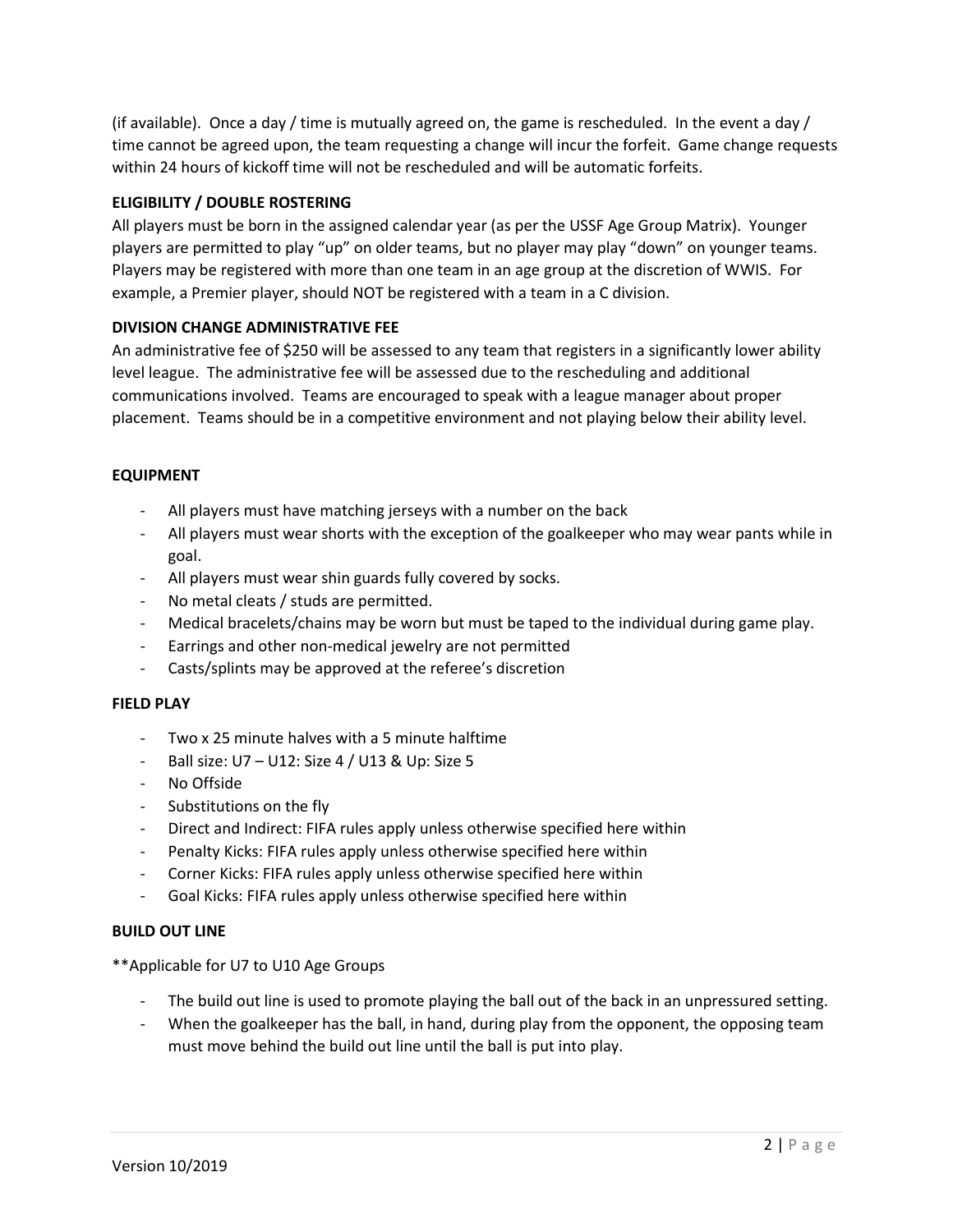- Once the opposing team is behind the build out line, the goalkeeper can pass, throw or roll the ball to a teammate. The goalkeeper may elect to distribute the ball sooner, but he / she does so, accepting the positioning of the opponents and the consequences of play resuming.
- *\*\*At WWIS, Montville (CT): Punting and drop kicks are not allowed for U7 to U10 Age Groups. If a goalkeeper punts or drop kicks the ball, an indirect free kick should be awarded to the opposing team from the spot of the offense.*
- Punting is permitted by GKs at the WWIS, North Kingstown (RI) and WWIS, North Smithfield (RI) locations.
- After the ball is put into play by the goalkeeper, the opposing team can cross the build out line and play resumes as normal.
- The opposing team must also move behind the build out line during a goal kick until the ball is put into play.

# **RUNNING TIME**

All games consist of (2) 25-minute halves with a 5 minute halftime. Halftime can be shortened at the discretion of the referee to keep games on schedule. At the conclusion of a game, teams must exit the field immediately. Teams coming on must be prepared to start the game immediately. Teams may use the main hallway for team meetings pre-game and/or post-game. However, NO SOCCER BALLS ARE PERMITTED IN THE HALLWAY! We must ensure the safety of all spectators and participants.

# **POINT SYSTEM**

Teams are awarded: 3 points for a win, 1 point for a tie, and 0 points for a loss.

The league standings are determined by Total Team Points.

Tiebreakers are as follows (in order)

- Goal differential
- Wins
- Goals for
- Coin Flip

If a team forfeits a game, the opposing team will be awarded with a win, three goals scored and zero goals against. All youth games will be capped with a 5 goal differential to eliminate team's running up the score and encourage positive sportsmanship.

All scores, results and standings will be posted on [www.wideworldofindoorsports.com](http://www.wideworldofindoorsports.com/)

# **PLAYOFFS**

Playoffs will be structured based upon standings and head to head results, at the discretion of the youth league manager, in order to create a competitive playoff environment. This may include play-in format with single elimination seeded brackets, full games against the next seeding, or a combination.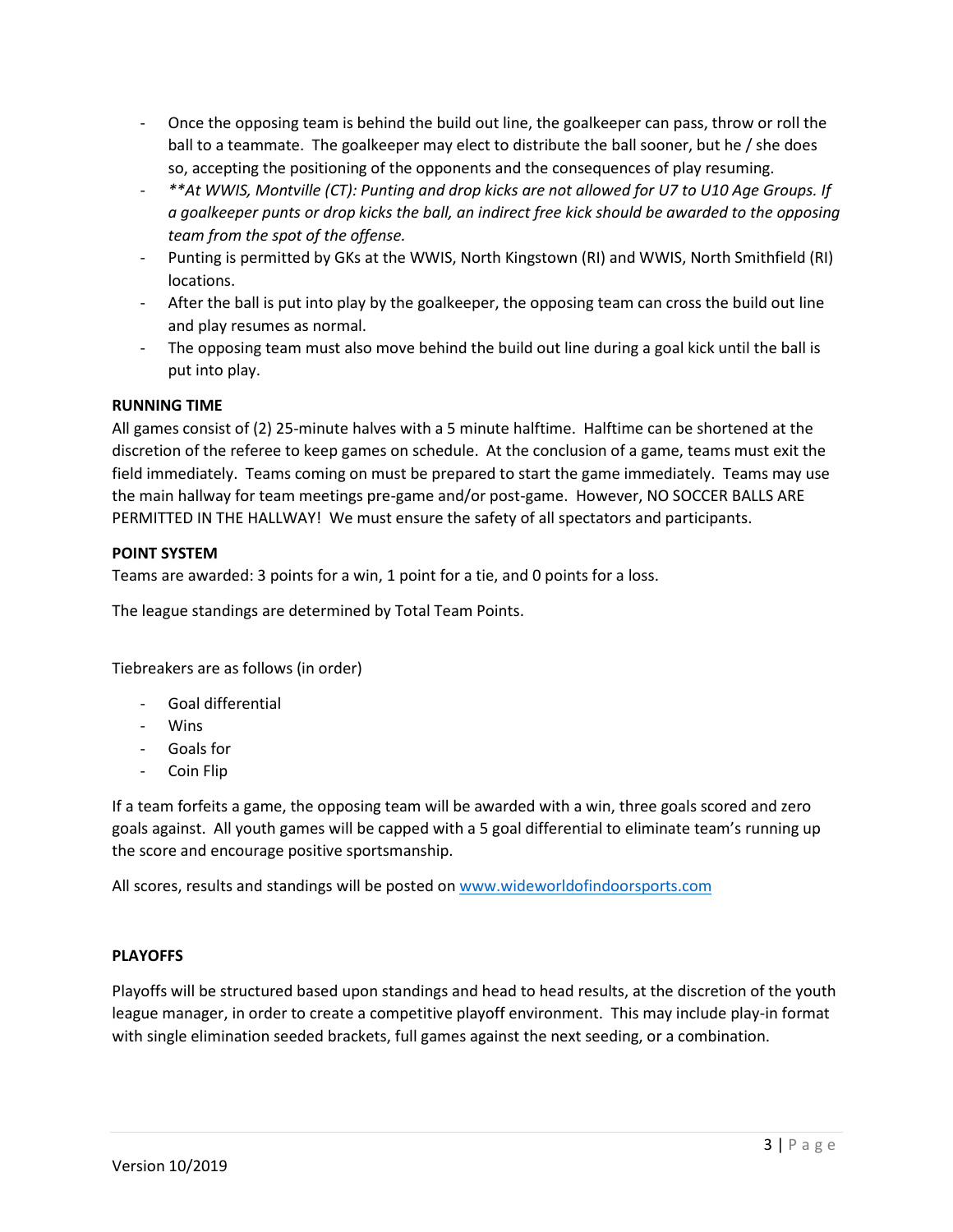# **TEAM ROSTER**

- A completed team roster must be entered into the team's Dash account prior to the first scheduled game. It is the responsibility of the coach to ensure the accuracy of his/her team's roster.
- Rosters are not considered complete if players do not have a valid Player Membership (photograph on file, waiver complete and \$10 fee paid) and are listed on the online roster
- Coaches may add or substitute players up until the start of the  $4<sup>th</sup>$  game.
- Prior to the start of the  $4<sup>th</sup>$  game the team roster is frozen. No changes may be made after this time.
- Players cannot play for another team in the same age group
- In the event a player is rostered for two teams in the same age group, the player will be removed from both team's rosters and not permitted to compete for the duration of the Session.
- In the event a rostered player is over age, the player will be immediately removed from the roster and the coach will incur a one game suspension. Any game played with the over age player on the roster will be considered a forfeit for the team.

# **GAME DAY RESPONSIBILITES OF THE TEAM COACH**

- The home team is responsible for supplying a properly inflated game ball.
- Prior to the game, the coach should receive a copy of the game sheet from the referee. The coach must then initial next to the team name approving the roster below is accurate. Any player not on the roster should be sent to the Front Office immediately. Any player with an invalid membership must also be sent to the Front Office immediately.
- All team rosters freeze prior to the team's  $4<sup>th</sup>$  game! No exceptions.
- All coaches must have a copy of the approved team roster with them from the 5<sup>th</sup> game on, including all playoff matches.
- At the conclusion of the game, the coach will be presented with the game sheet by the referee. The coach should then review the score that is being reported and sign the bottom of the sheet and return the signed sheet to the referee.
- Team balances must be paid in full before the  $4<sup>th</sup>$  game.

# **TEAM BENCH & SUBSTITUTIONS**

# *Team Bench*

- Only three adults are permitted to coach from the team bench
- All other adults must watch the game from the spectator area
- Players who are not on the field of play, must be seated on their team bench.
- All team bags must be placed neatly under the team bench or against the wall. Bags may NOT be near the field line or midfield.
- Coaches and players must leave their team bench immediately after their game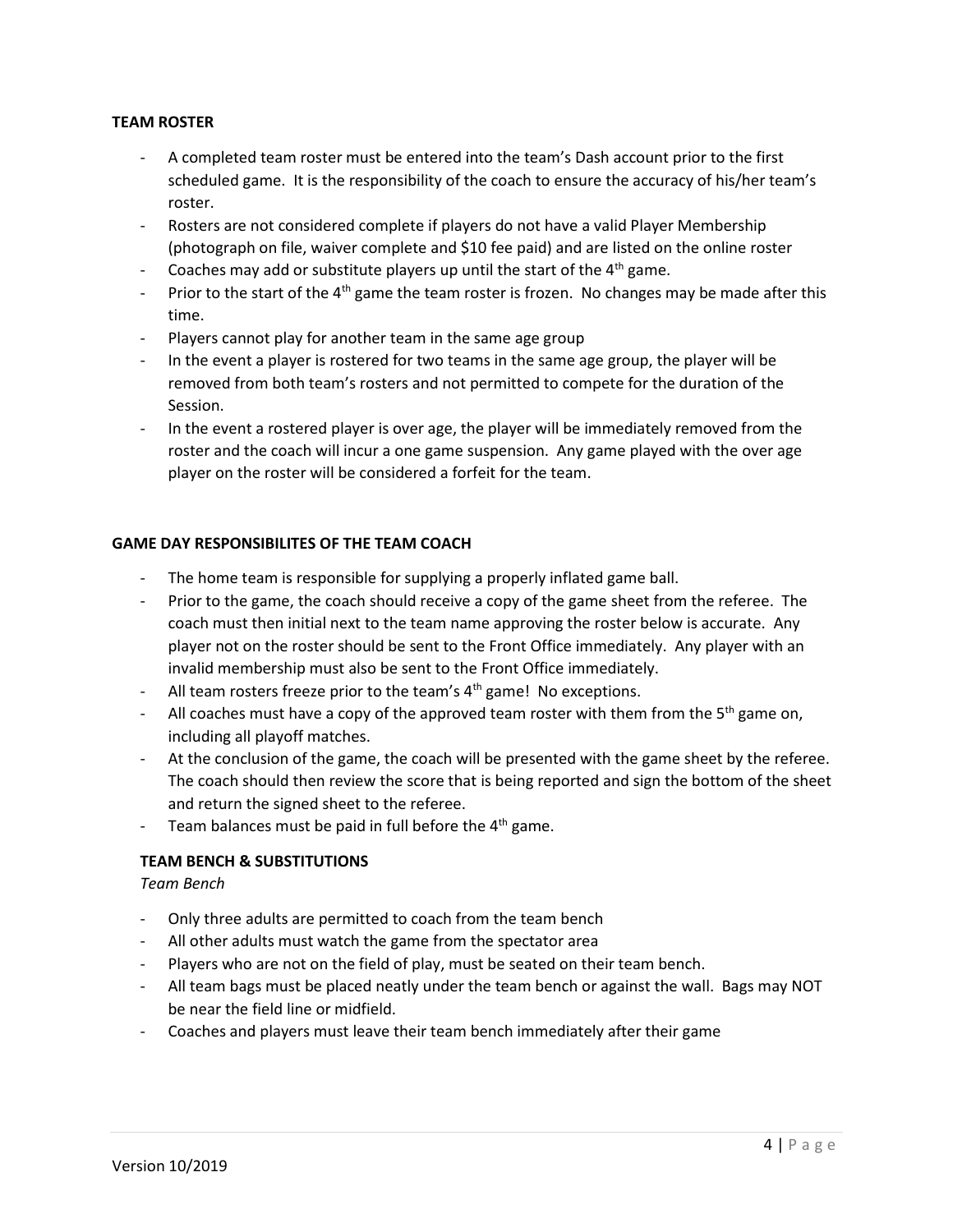# *Substitutions*

- Unlimited substitutions
- All players are substituted on the fly
- Substituted players must first come off the field of play before a new player may enter.
- All substituting players and coaches must remain on the team bench during the game.
- Coaches may not enter the field of play at any time unless the referee permits. Failure to abide by this will result in an immediate yellow card
- Goalkeepers who are substituted must be differentiated with a different colored team shirt than the teams on the field of play.

# **FOULS & PENALTIES**

The following card system applies for fouls and penalties:

- Yellow Card: Warning
- Two Yellow Cards: Player Ejection from Game.
- Red Card: Player Ejection from Game and Following League Game
- All suspensions are at the discretion of WWIS.

#### **HEADING RULE**

- Players in U11 programs and younger shall not engage in heading. The referee will call a "foul" and reward the opposing team with an indirect kick.

#### **FREE KICKS**

Outdoor rules apply for all free kicks unless otherwise stated below. Opposing players must provide 5 yards from the ball at all times.

The following indoor rules will result in an indirect free kick:

- If the ball makes contact with a ceiling support beam of the facility and changes trajectory, the indirect free kick will take place at the point of contact.
- If a player, U11 or younger heads the ball, an indirect free kick will take place at the site of the incident.

# **PENALTY KICKS**

A penalty kick is awarded against a team that commits a direct kick foul inside the goal box. Penalty kicks are taken from the top of the circle at the top of the goal box.

# **FORFEITED GAMES**

The coach of the forfeited team agrees to pay a \$25.00 penalty fee when his/her team forfeits a game. Failure to submit the \$25 penalty fee prior to the next scheduled game will result in the team's dismissal from the league at the discretion of WWIS.

- Teams who have less than the minimum number of players required at the start of the match will forfeit their game.
- Teams who are 5 minutes late to their scheduled game will automatically forfeit their match.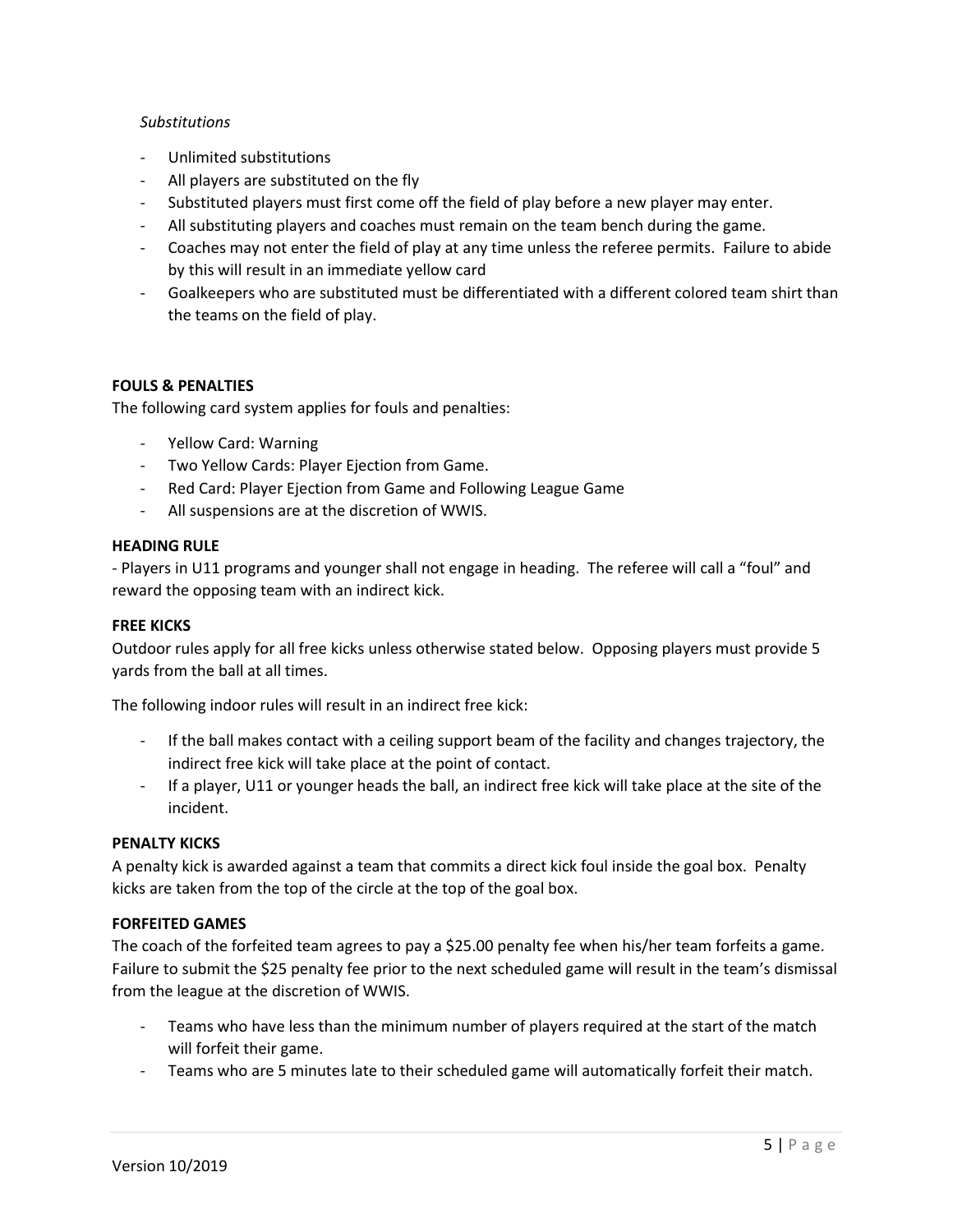#### **SPORTSMANSHIP**

Players, coaches and spectators are expected to act in the nature of good sportsmanship at all times. There will be no abuse (verbal or otherwise) of referees or league officials tolerated. Any indication of such behavior by a coach or parent will result in immediate removal from the facility. We are all here to play soccer and have fun!

#### **REFEREES**

The referees will have sole jurisdiction over the conduct of the game, based on these rules and unless otherwise directed by the WWIS manager on duty. It is the responsibility of both coaches to sign off on the game sheet at the conclusion of the game AFTER confirming the accuracy of the reported score. If a referee terminates a game for any reason, the score at the time of the termination will stand.

#### **INCLEMENT WEATHER**

Wide World of Indoor Sports will remain open unless a state of emergency is declared or there is a loss of power at the facility. Any changes to the facility schedule will be posted to our website, [www.wideworldofindoorsports.com.](http://www.wideworldofindoorsports.com/) This will be our primary method of communication of any changes along with our Facebook page. We ask that you and your team members please continually check this site in the event of any inclement weather. Unfortunately, we are unable to reschedule games due to inclement weather conditions (unless the game is cancelled due to a facility closure). If a team feels it is unsafe to attend a scheduled game due to inclement weather the coach must call Wide World of Indoor Sports a minimum of two hours prior to game time. If a team forfeits a scheduled game we will notify the opposing team as early as possible. The opposing team has the option of using the facility for training during their scheduled game time. No fine will be levied to a team who does not attend a game due to inclement weather.

#### **ANTI-RECRUITING POLICY**

- Recruiting will NOT be tolerated at Wide World of Indoor Sports.
- The anti-recruiting policy is in effect to protect coaches, clubs and organizations.
- In the event an individual is in violation of the anti-recruiting policy, a complaint can be filed with the main office.
- In order to prove an individual is in violation of the policy, the following must be proved:
	- $\circ$  The recruiting must have been initiated on Wide World of Indoor Sports property.
	- $\circ$  If someone is calling, emailing or contacting your players in any other form, this is not considered recruiting at WWIS
	- $\circ$  If a player was recruited at a different venue and decides to talk to the organization they are being recruited by on WWIS property, this is NOT considered a violation of the recruiting policy.
	- $\circ$  If an organization approaches a player, proof of exactly what was said must be provided with the complaint.
	- $\circ$  If a player initiate the contact with another club or organization, this is NOT recruiting. Players have the ability to approach organizations at their own desire.
- The following information is needed to file a complaint:
	- o Players Name and Contact Information